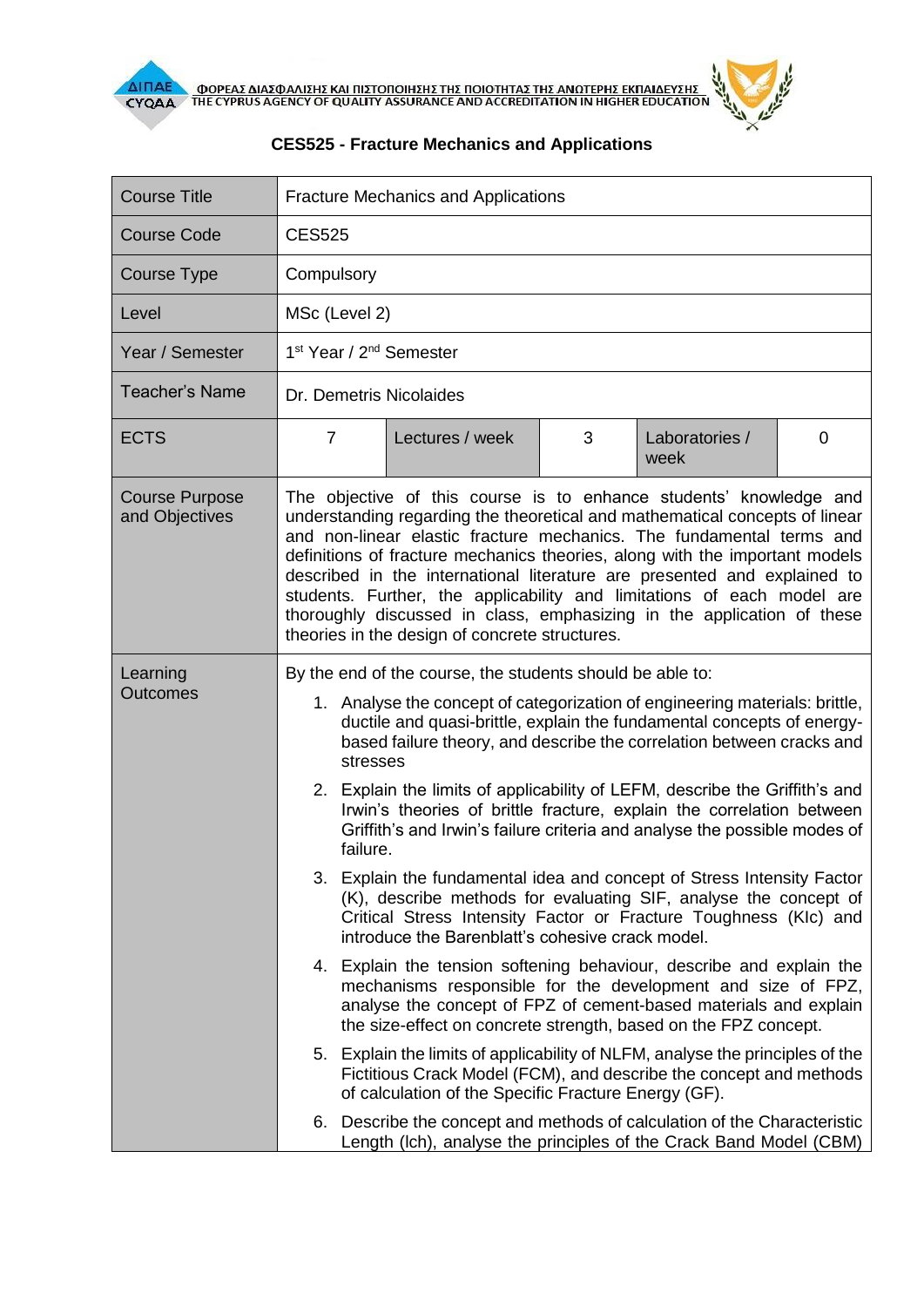



|                         | and explain which Fracture parameters are required for the application<br>of the NLFM.<br>7. Describe test methods for the determination of fracture parameters<br>and the determination of the tension softening response of concrete.<br>8. Explain how Fracture Mechanics principles are applied in metallic,<br>ceramic and cement-based materials and structures and present<br>relevant applications.                                                                                                                                                                                                                                                                                                                                                                                                       |                                                                                                                                                                                                                                                                                                                     |      |  |  |  |
|-------------------------|-------------------------------------------------------------------------------------------------------------------------------------------------------------------------------------------------------------------------------------------------------------------------------------------------------------------------------------------------------------------------------------------------------------------------------------------------------------------------------------------------------------------------------------------------------------------------------------------------------------------------------------------------------------------------------------------------------------------------------------------------------------------------------------------------------------------|---------------------------------------------------------------------------------------------------------------------------------------------------------------------------------------------------------------------------------------------------------------------------------------------------------------------|------|--|--|--|
|                         |                                                                                                                                                                                                                                                                                                                                                                                                                                                                                                                                                                                                                                                                                                                                                                                                                   |                                                                                                                                                                                                                                                                                                                     |      |  |  |  |
|                         |                                                                                                                                                                                                                                                                                                                                                                                                                                                                                                                                                                                                                                                                                                                                                                                                                   |                                                                                                                                                                                                                                                                                                                     |      |  |  |  |
| Prerequisites           | None                                                                                                                                                                                                                                                                                                                                                                                                                                                                                                                                                                                                                                                                                                                                                                                                              | Corequisites                                                                                                                                                                                                                                                                                                        | None |  |  |  |
| <b>Course Content</b>   | <b>Introduction to Fracture Mechanics:</b> Analyse the concept of categorization<br>of engineering materials: brittle, ductile and quasi-brittle. Explain the<br>fundamental concepts of Energy-based failure theory and describe the<br>correlation between cracks and stresses.                                                                                                                                                                                                                                                                                                                                                                                                                                                                                                                                 |                                                                                                                                                                                                                                                                                                                     |      |  |  |  |
|                         | <b>LEFM: Linear Elastic Fracture Mechanics:</b> Explain the limits of applicability<br>of LEFM. Describe the Griffith's theory of brittle fracture and the Irwin's theory<br>of brittle fracture and also analyse the possible modes of failure. Provide the<br>fundamental idea and concept of Stress Intensity Factor $(K)$ and describe<br>methods for evaluating SIF. Moreover, the concept of the Critical Stress<br>Intensity Factor or Fracture Toughness $(K_{1c})$ will be analysed, and explain the<br>correlation between Griffith's and Irwin's failure criteria. Finally, the<br>Barenblatt's cohesive crack model will be introduced.                                                                                                                                                               |                                                                                                                                                                                                                                                                                                                     |      |  |  |  |
|                         | the FPZ concept.                                                                                                                                                                                                                                                                                                                                                                                                                                                                                                                                                                                                                                                                                                                                                                                                  | <b>FPZ: Fracture Process Zone:</b> Explain the tension softening behaviour of<br>certain materials, describe and explain the mechanisms responsible for the<br>development and the size of FPZ. Analyse the concept of FPZ of cement-<br>based materials and explain the size-effect on concrete strength, based on |      |  |  |  |
|                         | <b>NLFM: Non-Linear Fracture Mechanics:</b> Explain the limits of applicability of<br>NLFM. Analyse the principles of the Fictitious Crack Model (FCM) and<br>describe the concept and methods of calculation of the Specific Fracture<br>Energy $(G_F)$ . In addition, describe the concept and methods of calculation of<br>the Characteristic Length $(I_{ch})$ and analyse the principles of the Crack Band<br>Model (CBM). Finally, explain which Fracture parameters are required for the<br>application of the NLFM. Analyse the approximate nonlinear fracture models.<br>Describe test methods for the determination of fracture parameters and the<br>determination of the tension softening response of concrete.                                                                                      |                                                                                                                                                                                                                                                                                                                     |      |  |  |  |
|                         | <b>Fracture Mechanics Applications to Engineering Problems:</b> Describe<br>how Fracture Mechanics principles are applied in metallic, ceramic and<br>cement-based materials and structures and present relevant applications.                                                                                                                                                                                                                                                                                                                                                                                                                                                                                                                                                                                    |                                                                                                                                                                                                                                                                                                                     |      |  |  |  |
| Teaching<br>Methodology | The course will be presented through theoretical lectures in class. The<br>lectures will present to the student the course content and allow for questions.<br>Part of the material will be presented using visual aids. The aim is to<br>familiarize the student with the different and faster pace of presentation and<br>also allow the instructor to present related material (photographs etc.) that<br>would otherwise be very difficult to do. The learning process will be enhanced<br>with the requirement from the student to solve relevant examples. These<br>include self-evaluation exercises which will be solved in class. These<br>exercises will not be graded. Exercises will also be given as homework which<br>will be part of their assessment. Besides from the notes taken by students in |                                                                                                                                                                                                                                                                                                                     |      |  |  |  |